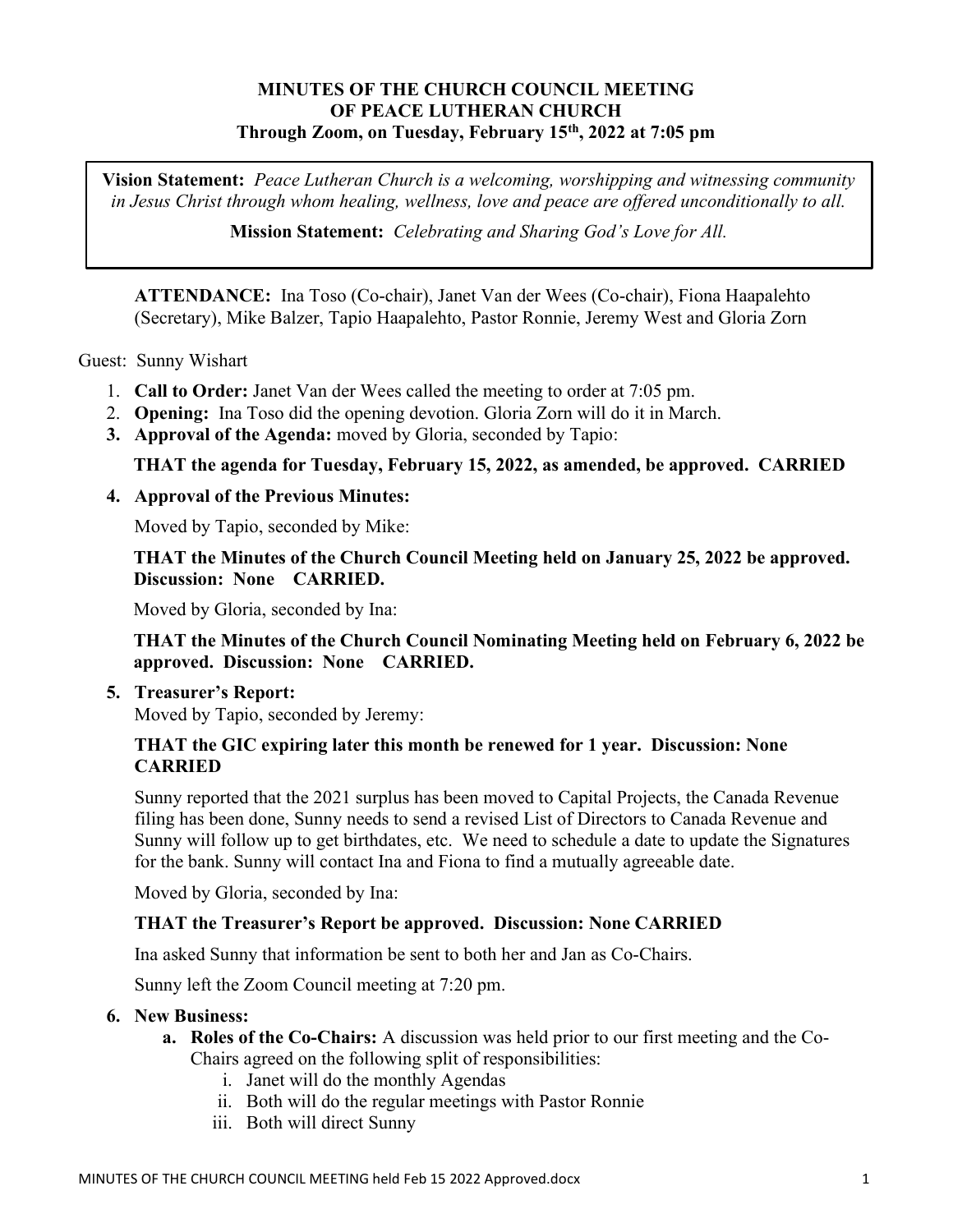- iv. Jan will do liaison with Rosie for the Newsletter
- v. Jan will check correspondence
- vi. Ina will run any congregational Zoom meetings
- b. Installation of Council: This has been scheduled for March 6 in the church with a backup date of March 13.

## c. March  $10^{th}$  Concert – allocation of free will offering

Moved by Tapio, seconded by Mike:

THAT the free will offering from the March  $10<sup>th</sup>$  Concert be directed to the Olive Branch for Children. Discussion: Tapio mentioned that Olive Branch is important to the Lantzsch family. Ronnie mentioned that Vanessa asked that the monies go to the church as opposed to an outside agency like the Foodbank. CARRIED

### d. New Provincial Guidelines re: COVID precautions

As of March1 the provincial government has stipulated that we could dispense with requiring proof of vaccination for in-person services. Ronnie suggests we ask how the members feel about this. Jan will speak to Kateryna and together they will draft an email to the membership to give them a chance to voice their opinions. The email will also include the inclusion the reintroduction of singing and communion. The decision will be published in the March newsletter.

#### e. Future Zoom Council meetings

The March meeting will be over Zoom and we will decide then whether to move to inperson and /or hybrid meetings. Ronnie is feeling the need to bring people together again.

#### 7. Old Business:

### a. Constitutional Changes – Meeting Dates

Fiona explained the history of the need to have an information meeting and congregational meetings to vote on the new Constitution.

Tapio asked if there is a need to modify the document if we keep the model of co-chairs? Fiona will call Wendell Grahlman at the Synod office for input on this subject.

The date for the first meeting must be 30 days from the date of distribution. The document will go out to the membership this Thursday. Ina will draft an email for Kateryna to send out. The first meeting & vote is scheduled for March 27 and the second meeting and vote for May 1. These meetings will be in-person at 12:00pm.

Fiona will send the relevant documentation to get Mike up to date. Other members of Council should still have their copies from the October Council meeting.

### b. Prayers for the People

Pastor Ronnie shared the current prayer requests.

#### c. Correspondence

Pastor Ronnie reported that Ron Mueller is leaving the congregation. He has found a new church.